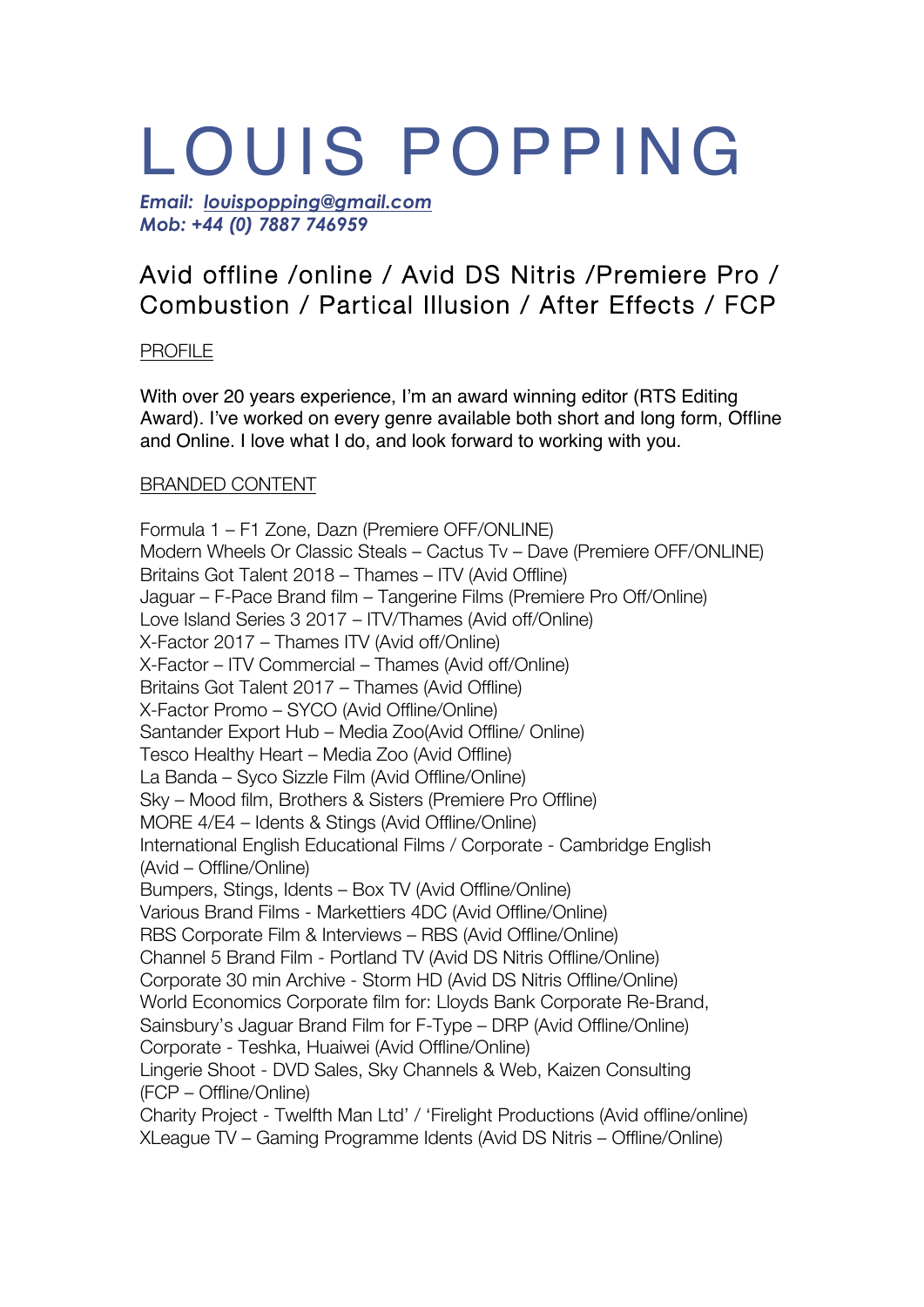#### PROMOS

LONDONREAL – Fatboy Slim (Premiere Pro Offline/Online) LONDONREAL – Christiane Armanpour (Premiere Pro Offline/Online) BBC – Dr Foster, Mistresses, Life on Mars (Premiere Pro – Offline/Online) BBC – Orphan Black, You're back in the room (Premiere Pro – Offline/Online) BBC – Starlings, Filthy, Rich & Homeless (Premiere Pro – Offline/Online) BBC – Deadliest Lovers, Big House, Little House (Premiere Pro – Offline/Online) BBC – Paramedics on the Frontline (Premiere Pro – Offline/Online) Anne Marie (From Rudimental) - Box TV (Avid Offline/Online) More4/E4 – Box TV (Avid – Offline/Online) Channel 5 - Northern and Shell (Avid DS Nitris – Offline/Online) Primetime - Northern and Shell (Avid DS Nitris – Offline/Online) Can Associates - Northern and Shell (Avid DS Nitris – Offline/Online) The National Hospital for Neurology and Neurosurgery - Northern and Shell (Avid DS Nitris – Offline/Online) Pulse - Northern and Shell (Avid DS Nitris – Offline/Online) XLeague.TV - Northern and Shell (Avid DS Nitris – Offline/Online) Television X - Northern and Shell (Avid DS Nitris / Avid Media Composer – Offline/Online) Redhot - Northern and Shell (Avid DS Nitris / Offline/Online) Pilot Film & TV - Grass Roots and GlobeTrekker (Avid Offline/Online) MORE4 / E4 MUSIC VIDEOS – BOX TV (Avid Offline/Online) XLeague TV – Teasers (Avid DS Nitris – Offline/Online) PRIMETIME - Pay per View Channel (Avid DS Nitris – Offline/Online) MORE 4 – BOX TV (Avid Offline/Online) Bollywood Films - Northern and Shell (Avid DS Nitris – Offline/Online)

# **COMMERCIALS**

Matalan – TVC, ITV Christmas Ads (Avid offline/Online) Quorn – TVC, KAMELEON (PP offline) Captain Morgan – TVC, THE WAGON (Premiere Pro Offline) Packard Bell - TVC, Northern and Shell (Avid DS Nitris – Offline/Online) SEAT - TVC, Northern and Shell (Avid DS Nitris – Offline/Online) Box TV - TVC, Boots Commercial Campaigns (Avid Offline/Online) XLeague TV – TVC, Gaming Commercials (Avid DS Nitris – Offline/Online) OK! Magazine - TVC, Northern and Shell (Avid DS Nitris – Offline/Online) The British Motorshow - TVC, Northern and Shell (Avid DS Nitris – Offline/Online) The Daily Express - TVC, Northern and Shell (Avid DS Nitris – Offline/Online) Sunday Express - TVC, Northern and Shell (Avid DS Nitris – Offline/Online) The Daily Star Sunday - TVC, Northern and Shell (Avid DS Nitris – Offline/Online) Jackpot TV - TVC, Northern and Shell (Avid DS Nitris – Offline/Online) Deal TV - TVC, Northern and Shell (Avid DS Nitris – Offline/Online) New Magazine - TVC, Northern and Shell (Avid DS Nitris – Offline/Online) Star Magazine - TVC, Northern and Shell (Avid DS Nitris – Offline/Online)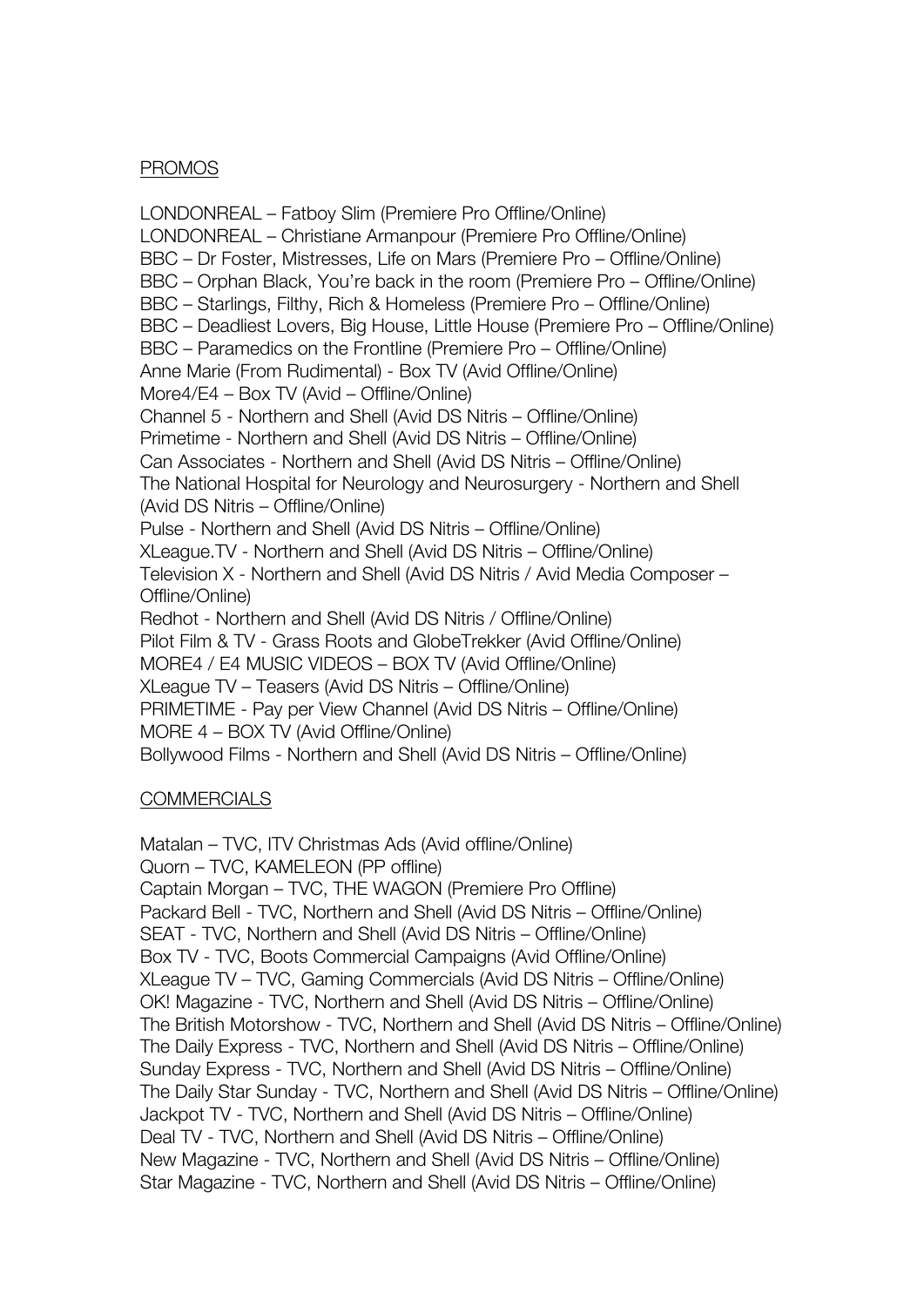Express Shopping - TVC, Northern and Shell (Avid DS Nitris – Offline/Online) Ford - TVC, Ogilvy & Mather (Avid – Offline/Online) Guinness - TVC, Ogilvy & Mather (Avid – Offline/Online) SmithKline Beecham - TVC, Ogilvy & Mather (Avid – Offline/Online) Mattel - TVC, Ogilvy & Mather (Avid – Offline/Online)

#### TRAILERS

THE BOSS - VUBIQUITY (Avid /Online) CAPTAIN AMERICA CILVIL WAR - VUBIQUITY (Avid /Online) MONEY MONSTER - VUBIQUITY (Avid /Online) ALICE THROUGH THE LOOKING GLASS - VUBIQUITY (Avid /Online) WHISKEY TANGO FOXTROT - VUBIQUITY (Avid /Online) THE HUNTSMAN, WINTERS WAR - VUBIQUITY (Avid /Online) THE LEGEND OF TARZAN - VUBIQUITY (Avid /Online) ANGRY BIRDS THE MOVIE - VUBIQUITY (Avid /Online) X-MEN APOCALYPSE - VUBIQUITY (Avid /Online) Bollywood Films - Northern and Shell (Avid DS Nitris – Offline/Online) Disney's Zootropolis - Film Trailers, Feref (Avid Offline) Goosebumps - Film Trailers, Feref (Avid Online) Various trailers for broadcast – Box TV (Avid Offline/Online) Paranormal Activity 4 – Film Trailer, Wonderland (Avid DS Nitris – Online)

#### MOOD REELS / TASTERS:

Sizzle Reel for Ultra Productions and MTV, SYCO - The Farm Group (Avid DS Nitris – Online) XB Cocktail Drink – Nightclub Mood Film, Walford Wilkie (FCP Offline) Interviews & Mood film - H2O Creative (Avid Offline/Online)

#### DIGITAL ONLINE

Star Wars Rogue One - Marketing Film (PP Offline/Online) M&S - Marketing Films, Online Marketing, Media Zoo (Avid Offline/Online) Star Wars Made Great in Britain - Celebrity Marketing, Feref (Avid Online) Jimmy Page Autobiography Book Release Film - Azimuth Post (Avid DS Nitris Online)